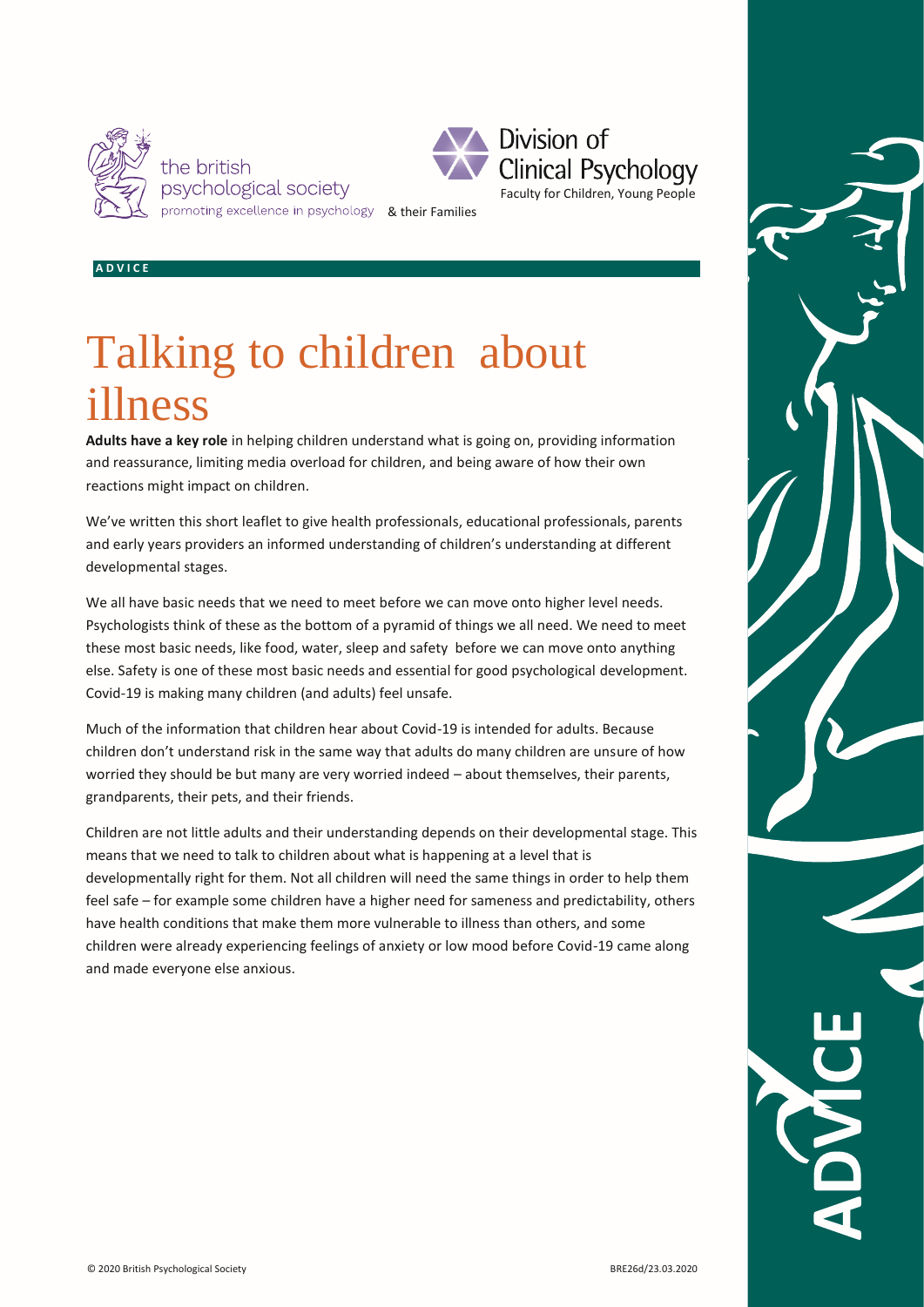

Diagram based on Maslow's Hierarchy of Need (Maslow, A.H. (1943) A theory of human motivation, *Psychological Review, 50*(4), 370–96.)

#### **TALKING TO CHILDREN DEVELOPMENTALLY AGED 0 – 3**

# When talking to children aged 0–3 it is important to understand:

- They will struggle to understand things that they can't see and touch, so understanding what illness means will be difficult unless they can see it (such as someone sneezing).
- Schools are still responsible for the education of their children and young people. Reassure parents that during the time that children are away, they will have access to learning materials as appropriate. Many schools use online learning platforms already and it may be necessary to provide more detailed information to parents about how to access and use these services.
- They will not understand what causes illness, especially things that go on inside our body.
- They are focused on what is going on right now and have little understanding of the future and of time.
- Their basic needs will be around food, sleep, play, and closeness. Interruptions to these things will have the biggest impact on their emotions and behaviour.
- They will base their understanding on what has happened to them before, and think it will happen again.

## **WHAT THEY MAY DO OR SAY**

## Children aged 0–3 will:

- Get easily confused or misunderstand things they hear people say.
- Show their distress at change in routine through: being more clingy, changes to their toileting, eating or sleeping habits.
- Say things that seem to not make sense to us as adults.
- Not understand why adults are scared, worried or sad.
- Carry on with playing even when things around them may be difficult (e.g. if a loved one is unwell).

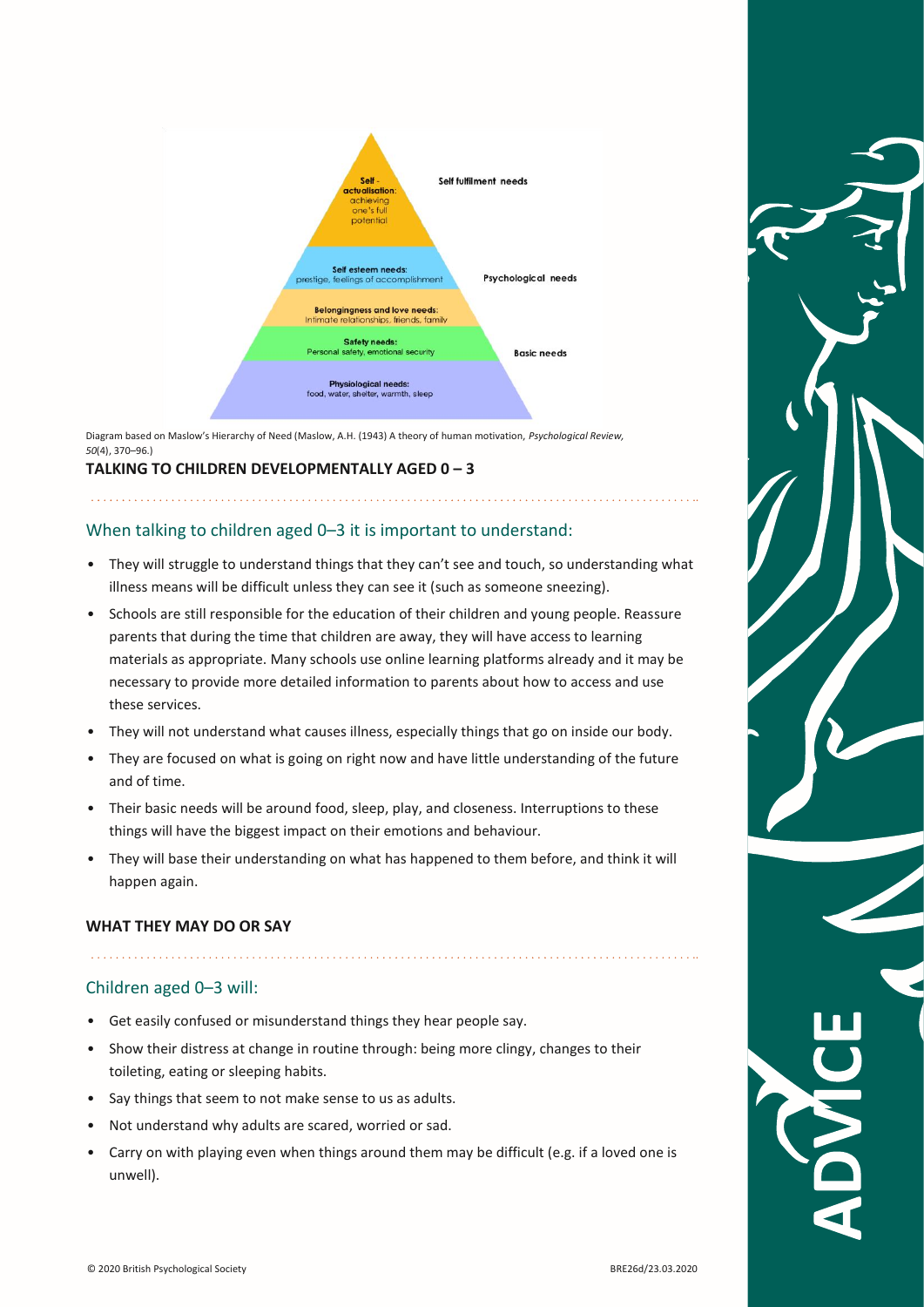#### **WHAT YOU CAN DO TO HELP**

- Don't use complicated explanations. Stick to short sentences and focus on the here and now – what you are doing today and tomorrow.
- Be honest but don't add lots of detail.
- Focus on structure and routine keeping things as normal as possible.
- Spend time playing with your child try to make sure you limit your time on devices.
- Use play with dolls and stories to explain situations or concepts that it is important for the child to understand.
- Where you have to make a change to a routine, keep explanations honest but brief (e.g. Mummy is working from home. This means she will be in the house with you lots instead of going into the office).
- Limit background conversations and news that the child can hear.

## **TALKING TO CHILDREN DEVELOPMENTALLY AGED 4 –7**

# When talking to children aged 4–7 it is important to understand:

- Children are focused on their immediate environment what is going on around them, what is happening next and soon, and how they feel right now.
- They will struggle to understand concepts that they cannot picture in their mind.
- Complicated things like illnesses they can't see may be difficult to understand.
- They will understand illness in terms of simple symptoms, like a cough or runny nose.
- They will struggle to separate out that symptoms of illness may be different such as the idea that some coughs are OK, and others are more serious.
- They will be starting to understand that you can catch some illnesses but they may get confused about this and think you can catch all illnesses.
- They will know that some behaviours can help keep you healthy, like washing your hands, however they might may get confused and think it will definitely stop you getting ill.

## **WHAT THEY MAY DO OR SAY**

• Children may increase behaviours they think will keep them healthy that they have heard adults talking about before e.g. saying they want to eat healthily or exercise to be healthy and fit.

- Children are exposed to stories and fairy tales at this age and you might hear them playing out illness-related stories with their toys – some of the things they do may be confusing or not accurate.
- Children may 'fill in the blanks' with their imagination or seemingly illogical or inaccurate explanations – you may wonder, 'where did they get that from?'
- Children may blame themselves or think something was their fault (e.g. grandma is ill because I did not wash my hands).
- Carry on with playing even when things around them may be difficult (e.g. if a loved one is unwell).

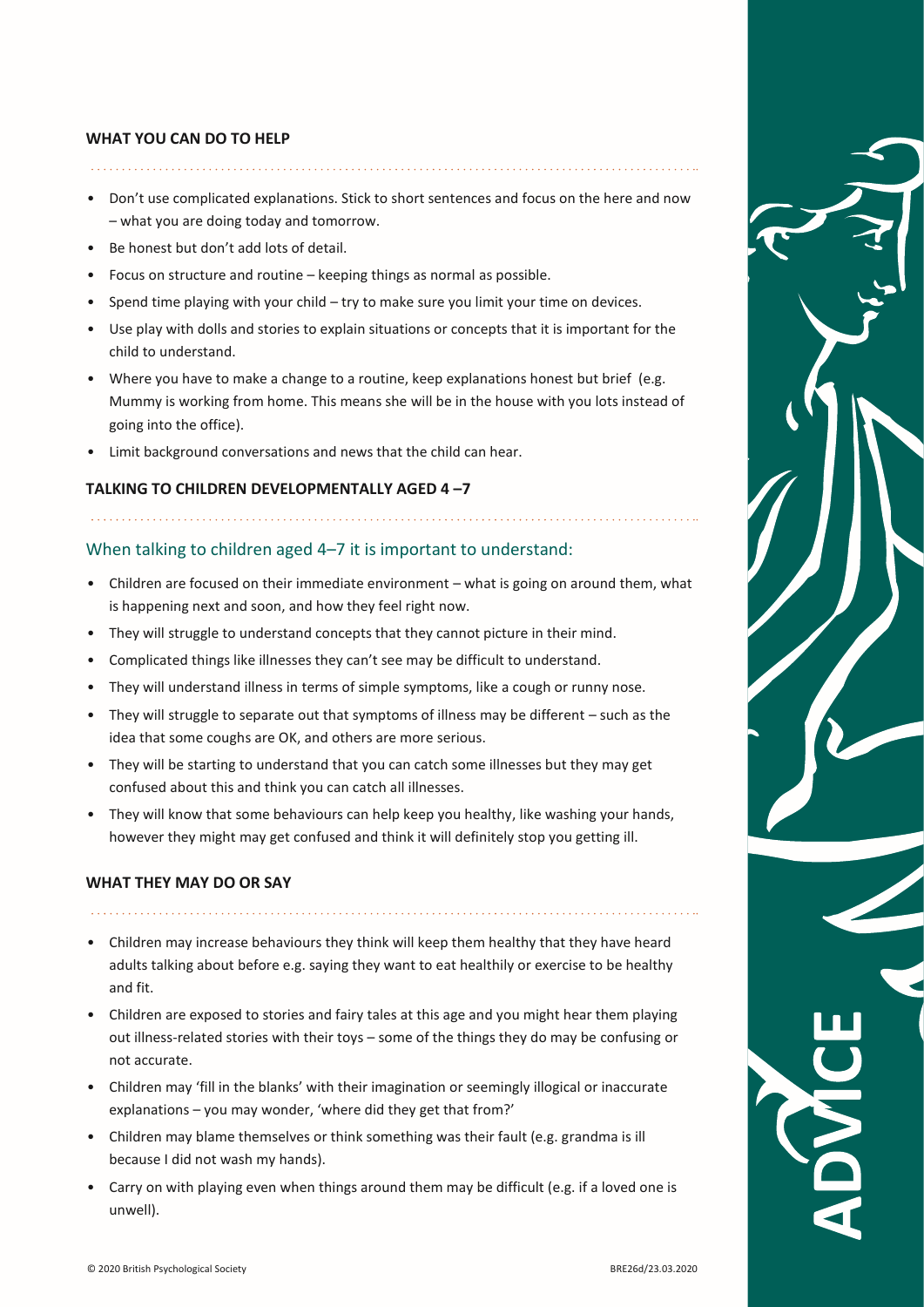• They may ask a lot of questions repeatedly as they try to make sense of information they have heard with their limited understanding of illness.

#### **WHAT YOU CAN DO TO HELP**

• Use play and stories to shape a child's understanding, where necessary and appropriate. Characters in the story can be used to correct misunderstandings.

- Make sure that the child understands cause and effect (e.g. washing hands will **help stop** germs spreading rather than **will stop**).
- Answers do not need to be increasingly complex if you have said enough to your child, repeat the information you have given consistently. If you are not sure or don't know, say so instead of making something up!
- Help your child label and name their emotions by labelling and naming yours.

#### **TALKING TO CHILDREN DEVELOPMENTALLY AGED 7–12**

## When talking to children aged 7–12 it is important to understand:

- Children can now see themselves as different to others and understand that other people have different needs and perspectives.
- Children still think about things from their own perspective so will be influenced mainly by that.
- They have an understanding that illness can be lots of different symptoms, and that lots of things go on inside their body which they can't see.
- They understand that medicines and following doctor's advice can help them get better but still need a lot of help and prompting to follow advice.
- They are more able to understand concepts of time and permanence, and will understand that death happens to everyone and is permanent.

#### **WHAT THEY MAY DO OR SAY**

- Not wanting to voice concerns for fear of upsetting parents, friends or others.
- Difficulty verbalising distress they may not know why they feel worried or stressed.
- They are more likely to experience stress as physical symptoms, like a headache, a stomach ache or wanting more physical contact.
- They will ask more questions about the impact on other people or on wider changes to life than younger children.

#### **WHAT YOU CAN DO TO HELP**

- Encourage emotional expression through drawing, stories, questions a feelings box where children can write down their questions and thoughts and discuss them with an adult can be helpful.
- Normalise different feelings appropriately and talk about what you are doing to help with your worries or feelings.

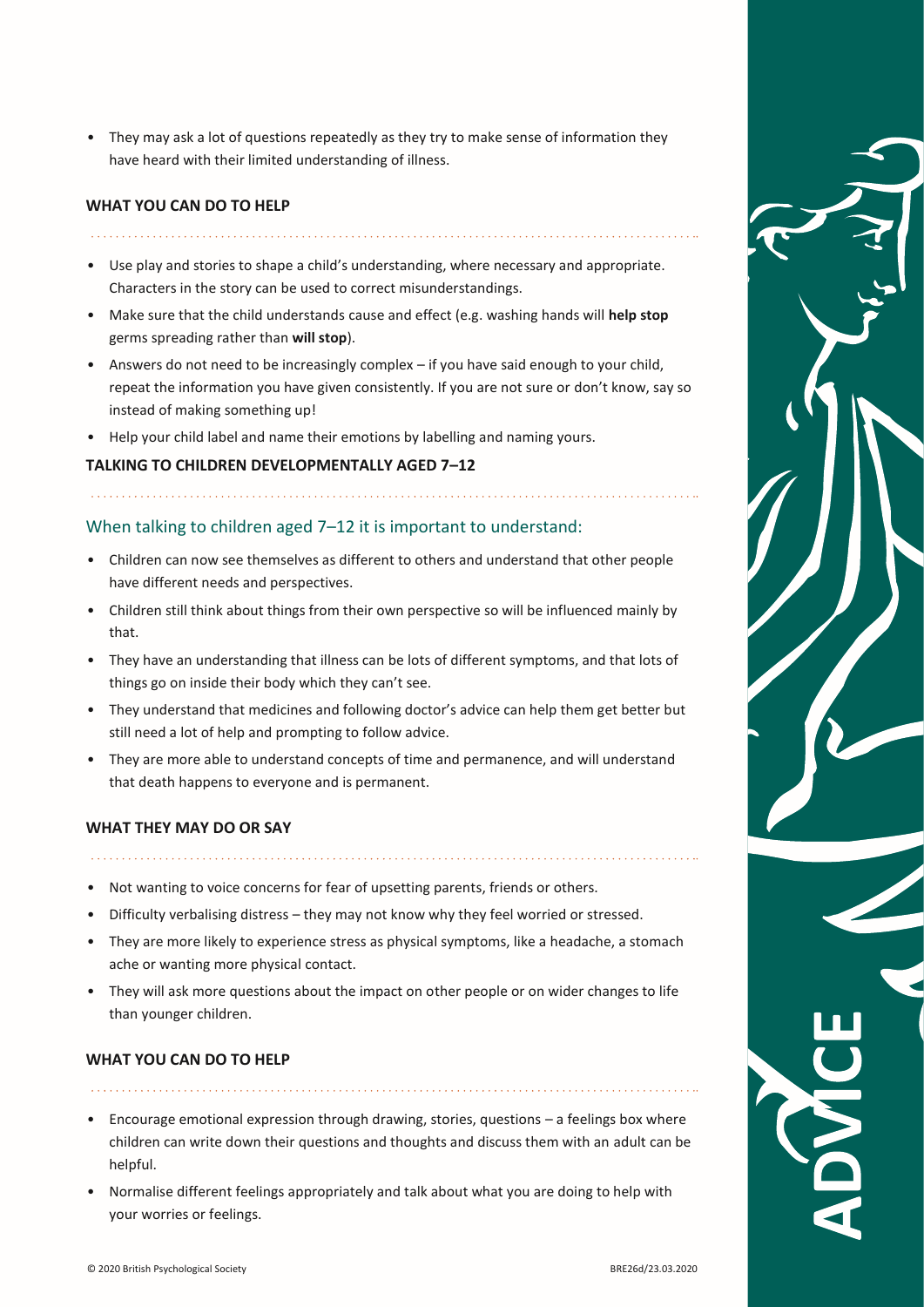- Make sure your child is active (provided they are well) this gets rid of some of the chemicals in the body which are released when we are anxious and will help with physical symptoms of stress.
- Make sure children don't take on adult roles in a desire to help others.
- Ensure explanations are accurate and explain differences between conditions e.g. children may have heard that having a cough might be worrying, and they will need to understand that not all coughs are worrying.

# **TALKING TO CHILDREN DEVELOPMENTALLY AGED 13+**

# When talking to children aged 13+ it is important to understand:

- At this age, children have a good understanding of time, they can imagine the future and lots of possibilities. As a result, their imagination may mean they are able to worry more about things that haven't happened or might not happen.
- Teenagers can understand the different causes of illness, that illnesses can be very different and can understand the role of stress and worry on the body.
- Teenagers are still mainly influenced by their friends so even though they can understand a lot of information about illness, what their friends are doing and saying may impact on how they behave.
- Teenagers are developing their own identity and a sense of who they are in the world. They are likely to look at their own sources of information and parents become less defining in how they think about information and how they behave.

# **WHAT THEY MAY DO OR SAY**

• They might ask less questions of parents, and turn to other sources of information such as social media, their friends and news outlets.

- They might take advice from friends or other social influences on how to behave and act and be conscious of not wanting to act differently.
- There might be increased awareness of how illness and health behaviour fits with what is important to them.
- They might be more concerned with social, moral and emotional aspects of illness and how illness is having a broader impact. This might lead to more distress and sadness than in younger children.
- They might want to find ways of helping others.

# **WHAT YOU CAN DO TO HELP**

- Continue to offer space for support, affection and discussion.
- Ask open questions such as, 'What did you think of the news that…?'

- Provide them with information from reputable sources 'I came across this today, what do you think of it?'
- Support social opportunities and discussion with peers.